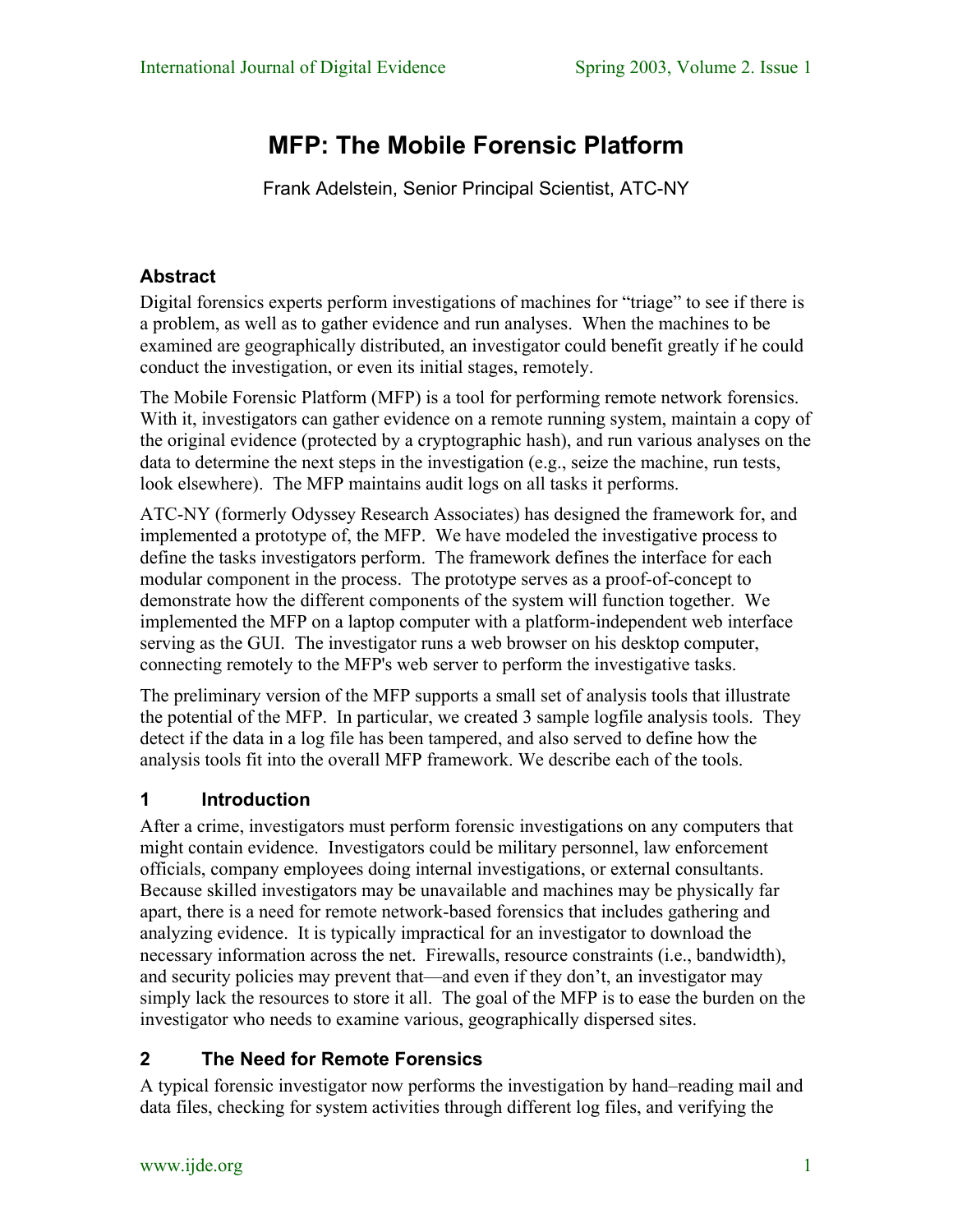consistency of the data through the time stamps associated with files on the file system. Protections such as firewalls often force the investigator to perform these tasks on-site.

The difficulties of performing a local analysis can limit the investigation. First, forensic software must be running on the local machine, and may have to be installed. Second, running such software locally risks damaging or contaminating data. Third, if the machine has been compromised, the investigation may produce suspect results—or worse, may alert the attacker. And finally, even if the forensic software does not alter the data (e.g., boot an O/S from a floppy or CD-ROM), it still makes the machine unavailable, and may disrupt mission critical services. Additionally, this method loses transient state information, such as running processes and network connections.

Working through a remote login also poses problems. The network may not be configured to allow such remote connections (e.g., because of a firewall or because the network contains classified data). The network connection may not be fast enough to support the transfer of a large amount of data; and transmitting data across a public network (the Internet) risks divulging too much internal information.

What is needed is an approach that combines the advantages of both methods, accessing data locally on a secure platform with known tools, and keeping raw data within the network (to provide data integrity and to limit communications overhead).

#### **3 How the MFP Works**

The Mobile Forensic Platform (MFP) is a stand-alone machine, connected to the same local subnet as the machine to be investigated, allowing for high-speed transfer of data. The investigator, or an administrator, connects to the MFP through a secured connection (either through the Internet via a VPN or a phone line), encrypting all data transferred between the machines, such as via HTTPS. The particular mechanisms that provide the connection and encryption are beyond the scope of this paper.

We envision two ways in which the MFP can be used. In Option One, a large organization with multiple geographically distributed sites could keep an MFP on-site, ready to be deployed. Before it was ever needed, it would be configured for that site (e.g., dynamic vs. static IP addresses, server names, services that are run, etc.). A system administrator could then deploy the MFP at the direction of the investigator, who need not be present. This would involve essentially little more than plugging it into the network and a power outlet, and turning it on. We minimize the risk of a "rouge" MFP, since an investigator controls it remotely, and only after authenticating himself with a password.

In Option Two, the MFP could be configured at the time it is deployed. The configuration should be straightforward and again could be done under the supervision of the investigator, via a phone call. In both situations, the investigator can begin gathering and analyzing evidence without having to go on-site.

The MFP tries to limit the amount of trust an organization must put into the investigator. In reality, he *will* have virtually unrestricted access to the machines that are under investigation. However, the MFP maintains its own audit log of every transaction performed, from every data file downloaded to every analysis or browsing of the data files.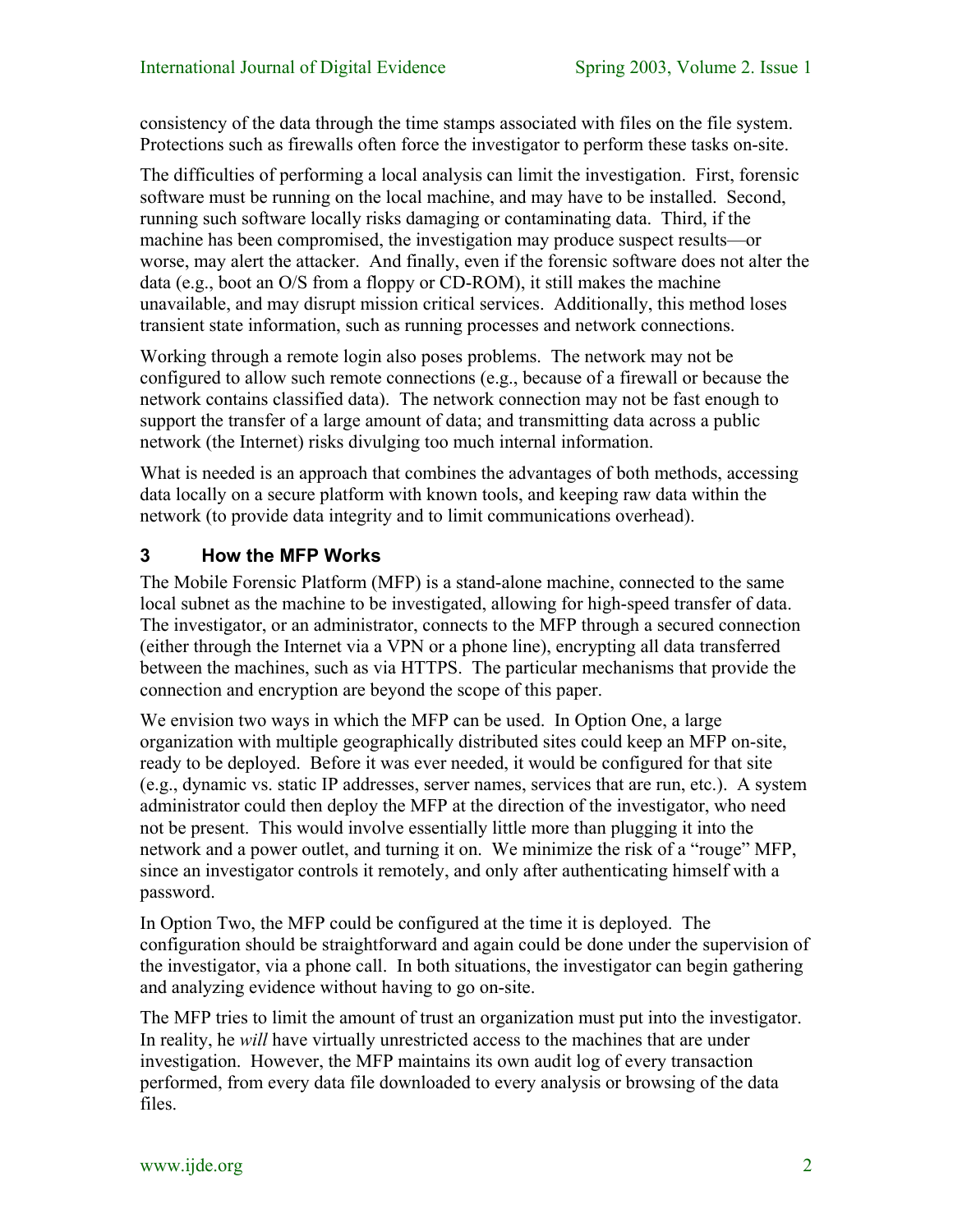#### **4 The Investigative Process**

We talked to a number of investigators and created a five-step description of the process they use, shown in [Figure 1.](#page-2-0)



<span id="page-2-0"></span>**Figure 1 Investigative Process** 

The investigative process consists of:

- 1. acquiring evidence,
- 2. preserving evidence,
- 3. normalizing evidence,
- 4. running analyses, and
- 5. examining the results.

The only non-obvious steps are preserving and normalizing the evidence. Digital evidence is preserved by taking a cryptographically secure hash, such as MD5, of the raw data. An investigator can show that the data has not been changed at a later date by taking a hash of the data and comparing it to the original hash. Note that this implies that the original hash must be preserved, but this is easily done by having the investigator print the web page that displays the hash.

Data is normalized by converting it to a common format. For example, all timestamps and machine names must be in the same format (local time vs. UTC vs. Epoch for timestamps, and IP numbers vs. FODN for machine names).

The entire process repeats as needed. We built the MFP to follow this process.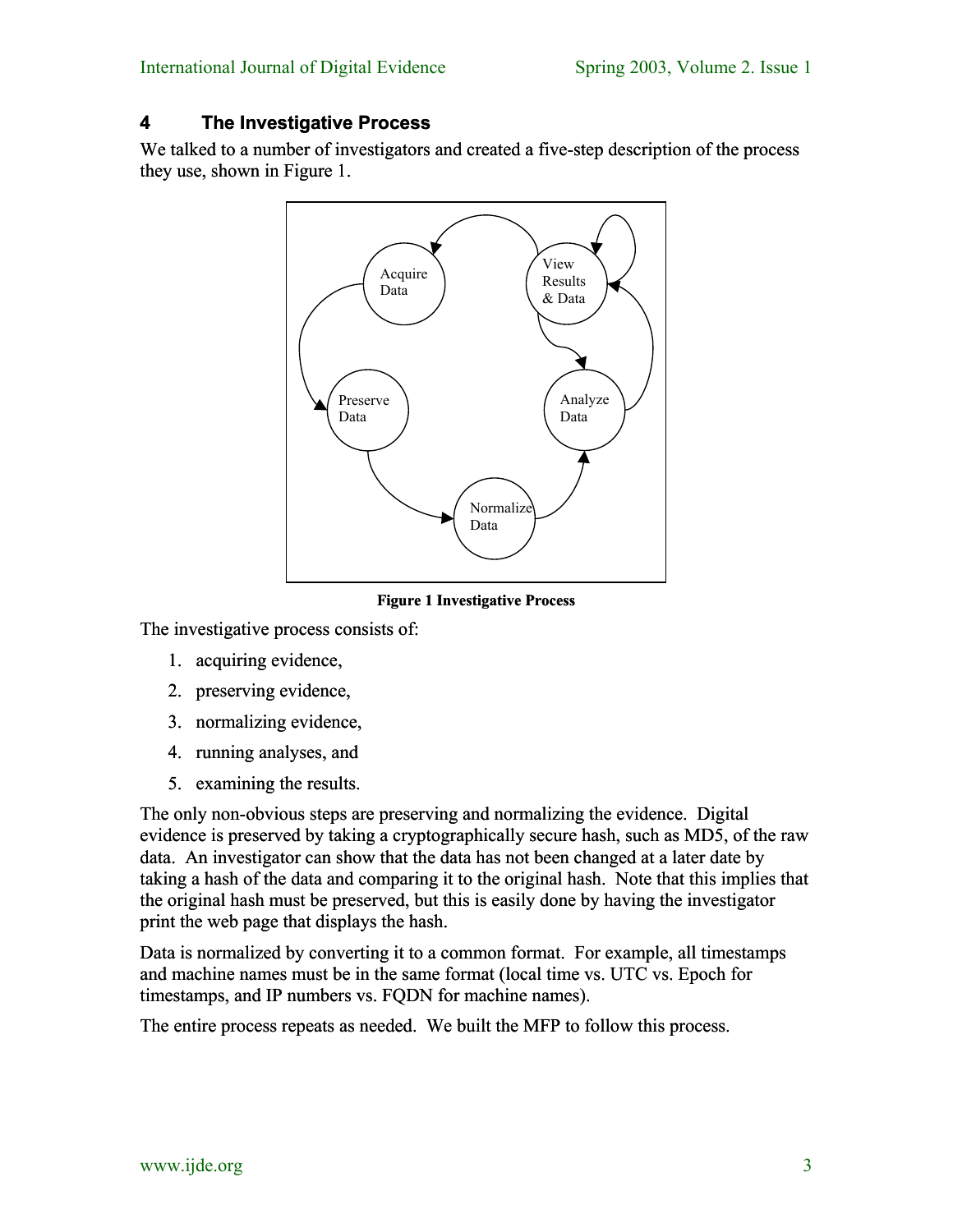#### **5 MFP Support for the Investigative Process**

The MFP has a modular design, to simplify coding and testing as well as to allow flexibility and extensibility. Conceptually, the MFP has six layers, as shown in [Figure 2.](#page-3-0) The input comes from a lower layer, is processed, and then is passed up to the next higher layer. The top layer represents the user interface, and the remaining five map into the steps of the investigative process shown in [Figure 1.](#page-2-0)



<span id="page-3-0"></span>**Figure 2 MFP Architecture**

# *5.1 Acquiring*

The lowest layer of the MFP handles the gathering data from the various sources. The details of communicating with the device under investigation and obtaining its data are confined to this layer. By limiting the "device dependent" code, the upper levels of the MFP can work independent of how the data was obtained, and new drivers can be added transparently, to support new platforms.

The initial plan is for the MFP to use FTP, NFS, SMB, and SCP as methods to transfer files from a running system. To do so, of course, the MFP must have the proper credentials (e.g., user name and password). Note that this level obtains the data, but does not care *what* the data represents; at this level, all files are treated equally.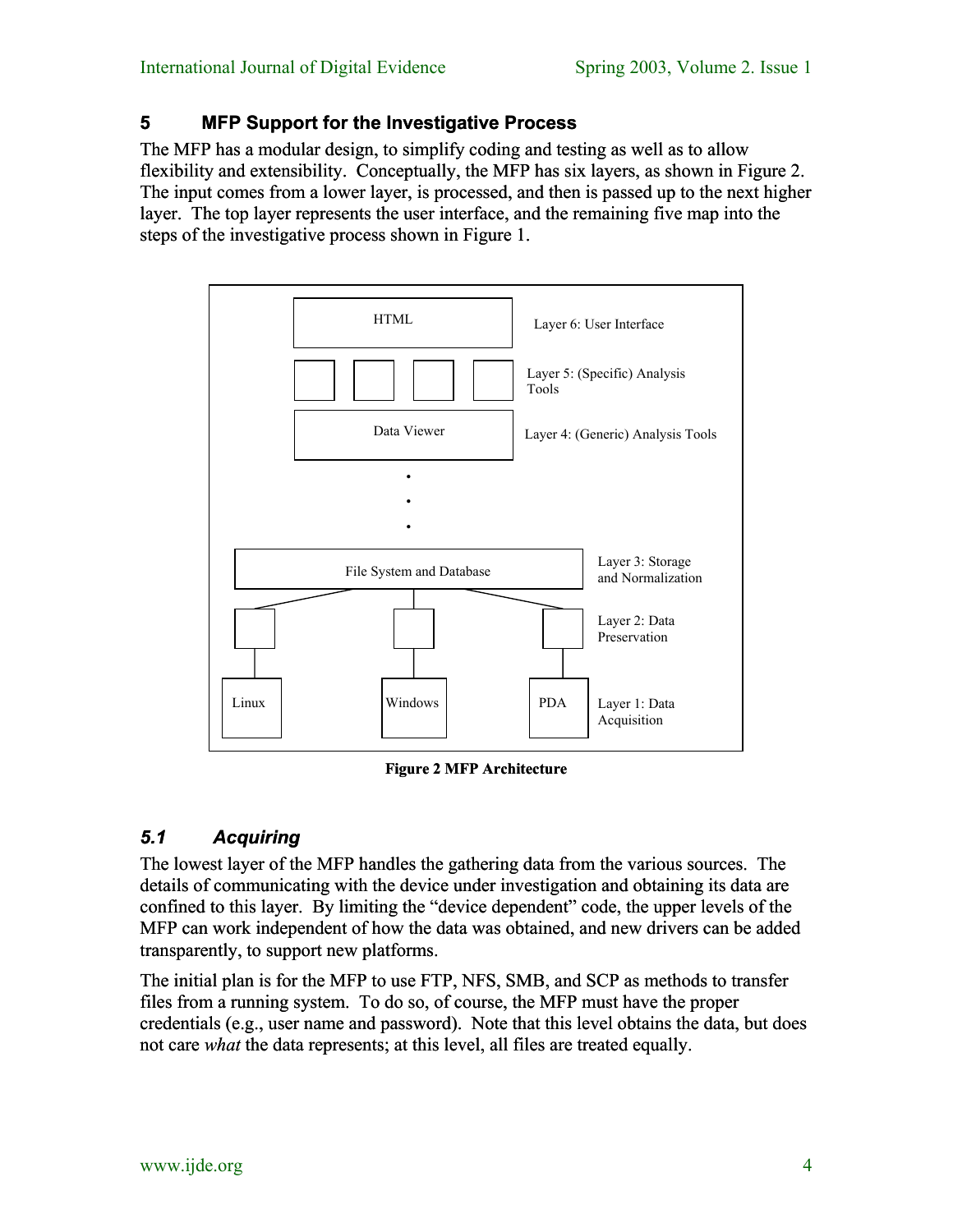## *5.2 Preserving*

Layer 2 preserves the data via a cryptographically secure hash function. Initially, we are supporting MD5, but support for other functions, such as SHA-1, can be added as desired. The MFP automatically preserves all evidence it acquires by taking an MD5 hash of the file. The hash can be viewed at any time. This process is the same for all data, since during this step all data is represented as a file on the MFP.

If the data is output resulting from running a script on the target machine, the MFP computes a hash immediately after the output is generated. If the data is a file residing on the target machine, the MFP computes a hash of the data on the machine and then computes a hash of the data once it has been acquired and verifies that the two hashes match. Regardless of the normalizations or later analyses performed, the investigator can *always* go back to and examine the original raw data.

### *5.3 Normalizing*

Layer 3 normalizes the data. In order to maximize the usefulness of our analysis tools, we want them to work on multiple kinds of files (e.g., from different operating systems or running in different time zones). So the data in these files must be converted into some standard format. The normalizing process depends heavily upon the nature of the data. Data files that contain timestamps must represent time in the same way. Similarly, files that contain machine names or IP addresses must use the same representation for all data. Normalization will change the data, which is why we preserve the original in the previous layer. It is always possible to start from the original data file and rerun all subsequent steps to verify the procedure (as might be required in a court of law).

Currently, very little normalization is performed. File MAC times for Windows is stored as a 64 bit number, and is changed into a 32-bit Unix-style Epoch. So, millisecond precision is degraded into second precision. File times are presented in the time zone of the investigator (which can be changed on the fly). We currently support only one operating system; we expect we will need to normalize more data as we add support for additional OSs.

# *5.4 Running*

The analysis tools reside in layers 4 and 5. Layer 4 contains the generic tools that can be used on all types of data. Currently, the only element in this layer is a data viewing tool. It allows the investigator to view the raw data and search for particular strings. Layer 5 contains analysis tools that are specifically designed to work with a certain type of data, for example a web server log file or a syslog log file.

# *5.5 Analyzing*

While [Figure 1](#page-2-0) distinguishes running analyses and viewing the results as separate steps, the MFP combines these two activities. So layers 4 and 5 are also responsible for viewing the data. The analysis tools are designed to make it easier to view the data, and to see patterns and connections that would not be obvious by just looking at the raw data. We can provide some automated checking of common situations and problems, however we do assume that the MFP is guided by an investigator with expertise in the domain.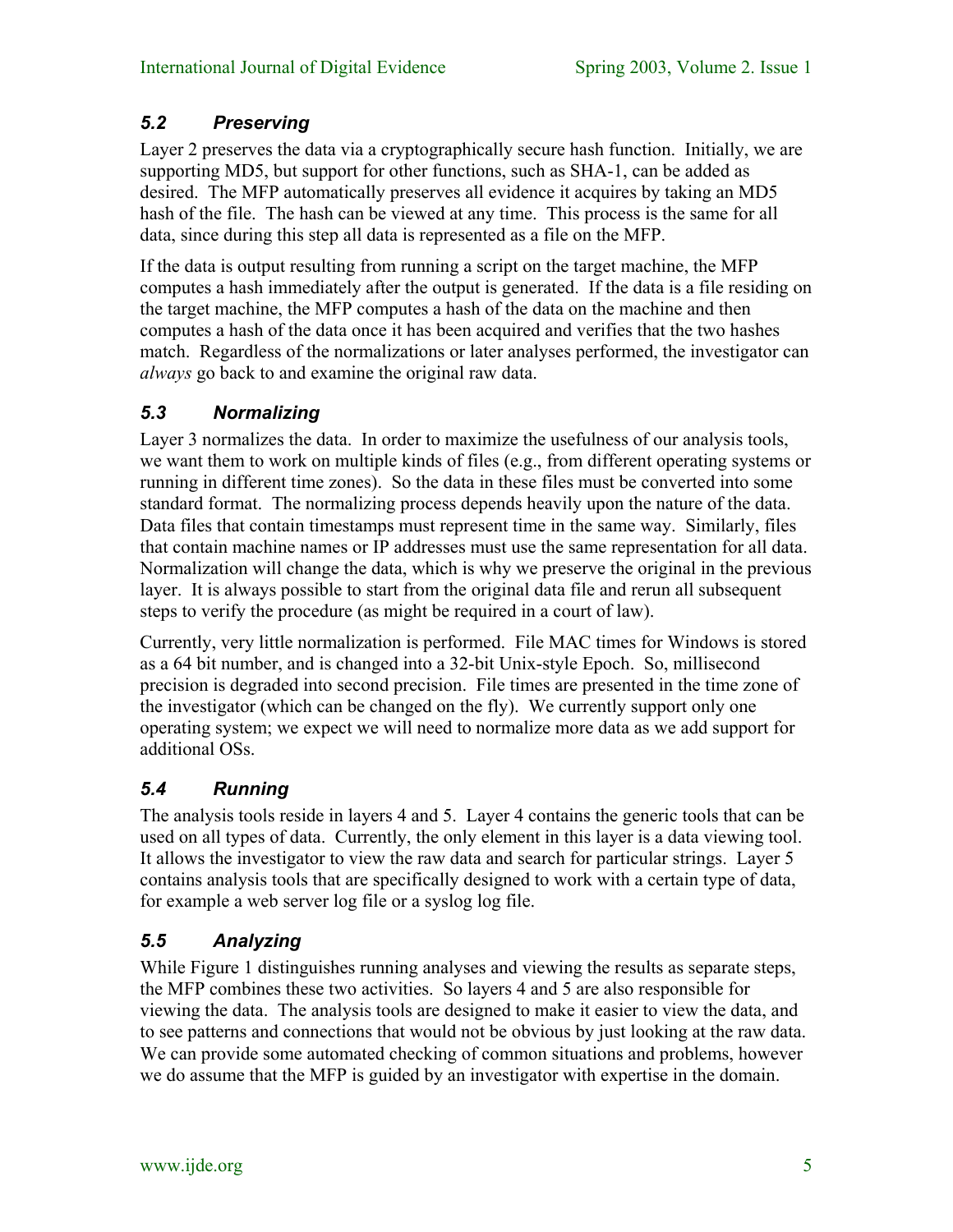The tools will aid in the investigation, allowing an efficient use of the investigator's time; they *will not and cannot* replace the investigator.

#### *5.6 User Interface*

Layer 6, the user interface, allows the investigator to perform all tasks in the process by mediating all interactions between the MFP and other layers of the MFP. (The user does not interact with layers 2 and 3, which operate automatically, layer 6 mediates all interaction between the investigator and the MFP. The MFP uses a web-based interface to allow the maximum compatibility with different systems.

#### **6 Initial Set of Analysis Tools**

For our "proof of concept" we created three sample analysis tools, representative examples that help define the interface between the different tools in the MFP (specifically, the form of the input data and the type of data produced as output). We concentrated on performing analyses on Unix style syslog log files. Note that the tools operate only on a *copy* of the data files residing on the MFP. The tools are designed to only read the files and produce output displayed on the investigator's web browser, never modifying the data. The tools check for log file consistency by looking for out of sequence entries, the size of gaps between the entries, and missing periodic entries. We describe the three tools below.

#### *6.1 Monotonic*

The first tool, the monotonicity check, verifies that entries in the logfile are in (ascending) chronological order. This is a simple, straightforward check. We developed this script primarily to define how to manage input and output flows and to define the format for the I/O data. It also served as a simple test of the functions that read and parse log files, which are used in the other tools. This script served as a first step towards the development of the other two more complex scripts.

#### *6.2 Max-Gap*

The purpose of max-gap analysis is to quickly spot anomalous gaps in the log files. It creates a histogram showing the distribution of "gap sizes" in the log file. For example, a typical server might be generating log file entries between 5-10 seconds, and once per second during busy periods. If an intruder were to delete, say, a 5 minute section of the log max-gap analysis would make that deletion stand out.

The histogram divides the data into 10 "buckets" equal-sized on a logarithmic scale that is dynamically determined, depending on the ranges of data values. We use the following equation to compute the range of values that go into each bucket.

Given:

min = minimum gap size (dynamically determined),

max = maximum value of largest bin (dynamically determined by largest gap size),

 $bins_{max} = maximum$  number of histogram bins (set to 10),

 $k =$  minimum value of smallest bin (set to 1.0), and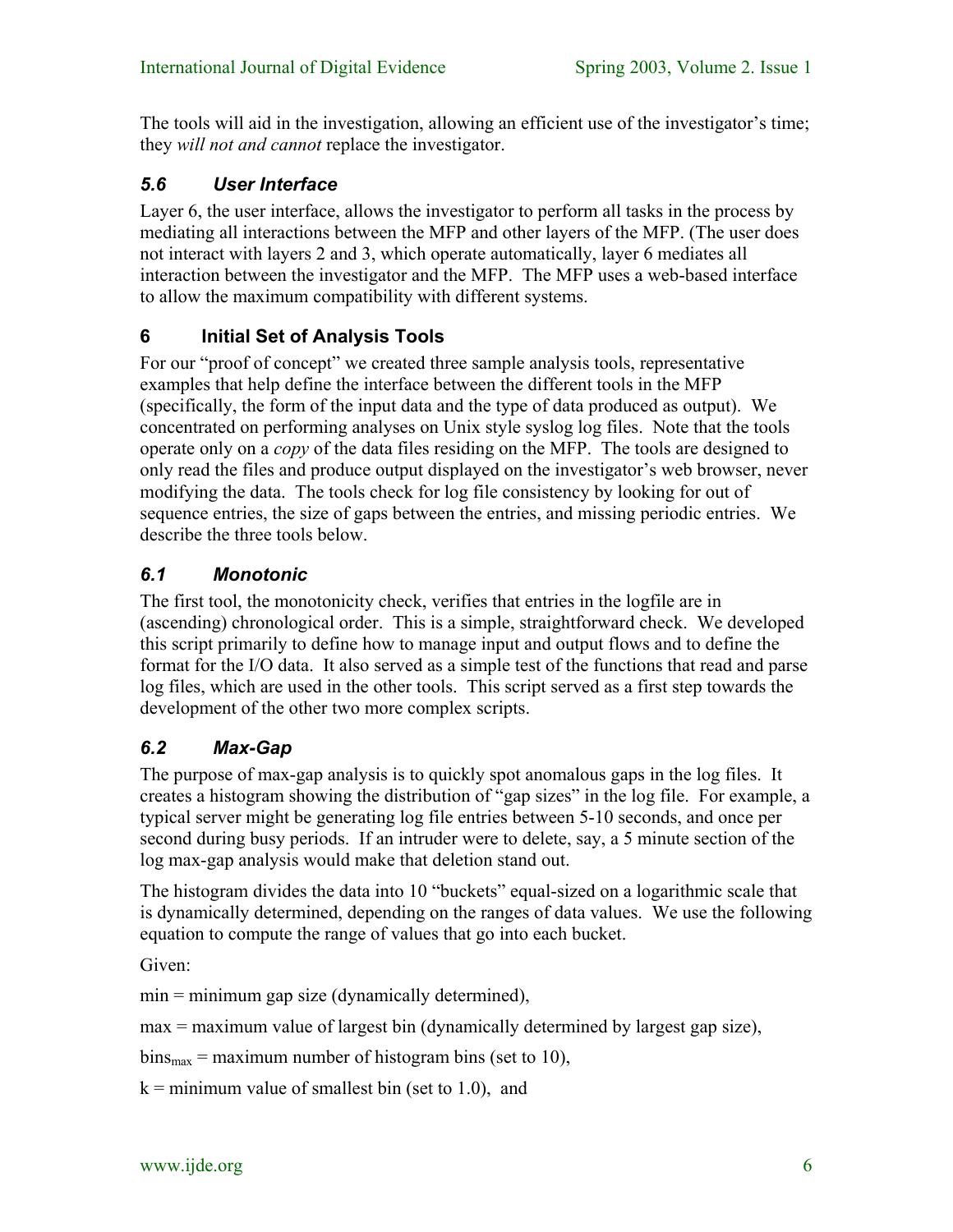$gap<sub>i</sub>$  = the gap size for the i<sup>th</sup> data value,

the index of the bin, bin#, in which the data value gap<sub>i</sub> belongs  $(1 - 10)$  is computed as:

 $\# = \left| \frac{\log(gap_i) - \log(\min)}{\log(\max)} \cdot \frac{1}{\log d}\right| \times bins_{\max}$  $log(max) - log(k)$  $b$ *in*# $=$   $\frac{\log(gap_i) - \log(min)}{1 - \log(n)} * bins$  $=\left[\frac{\log(gap_i)-\log(\min)}{\log(\max)-\log(k)}*bins_{\max}\right]$ 

The tool then produces HTML-based output indicating, for each of the 10 buckets, the minimum and maximum values, and the number of items in each bucket. We may allow additional configuration parameters (such as choice of the number of buckets) in a later version of the MFP.

[Figure 3](#page-7-0) shows a screen shot from a sample max-gap analysis. The histogram shows a clear bimodal behavior in which part of the time the machine was active and the gaps were spaced together closely, within 10-20 seconds, and the rest of the time the machine was idle with large gaps (over one hour). If an intruder were active for a few minutes and then erased his activity, the anomalous gap would likely stand out. This example is meant to demonstrate how the tool works, not to assert that the results of this analysis are typical. The log file had very few entries and the machine was not a server. Nonetheless, the investigator can get a visual "fingerprint" of the structure of the log files and may be able to detect anomalies.

This tool can be effective when used in conjunction with other data points, for example comparing web, mail, ftp, and syslog activity. In addition, it could be used to establish a fingerprint of the system's normal behavior, as a control.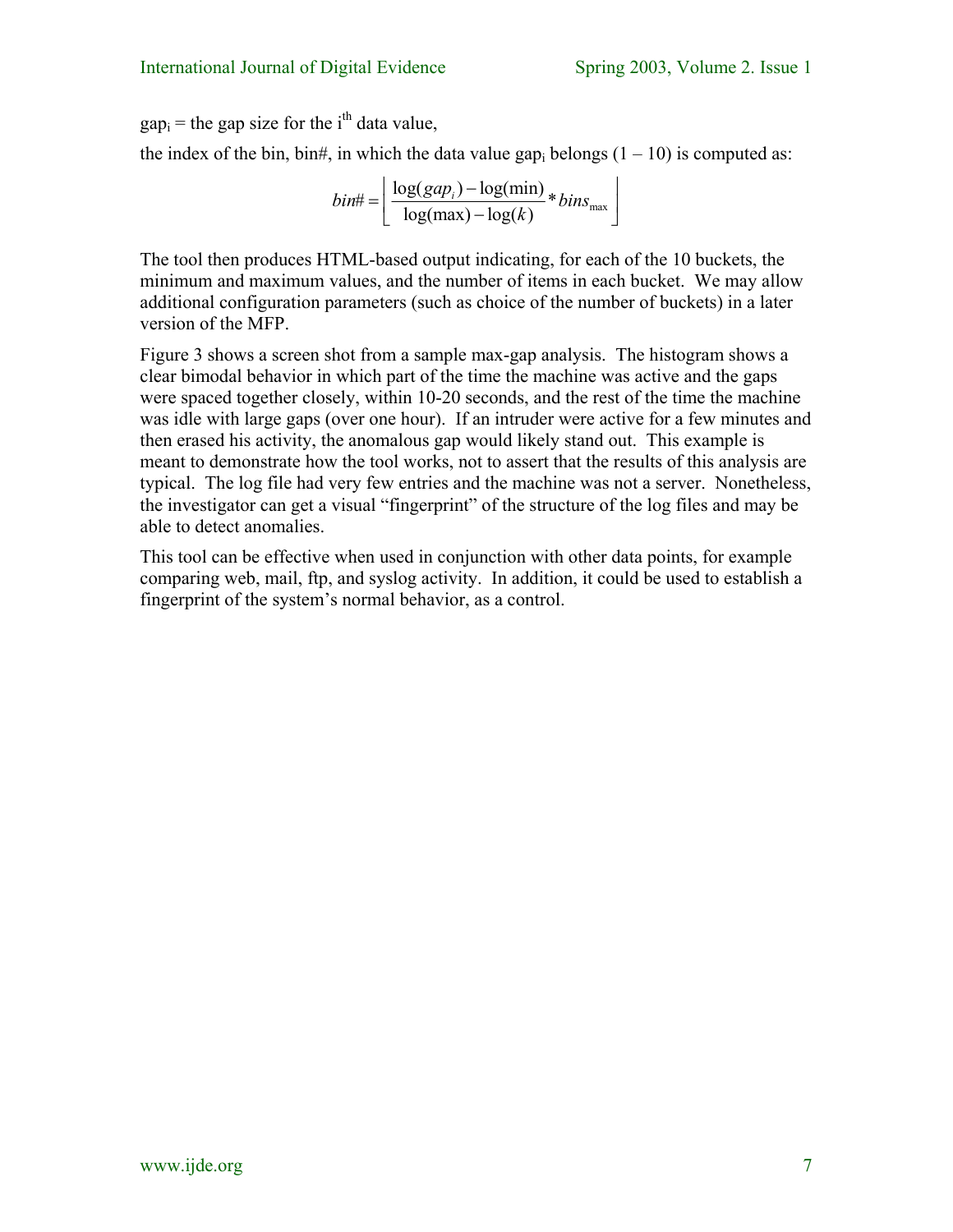<span id="page-7-0"></span>

|                                                                           | $ \Box$ $\times$<br><b>MFP</b> - Netscape                                         |      |         |                 |                |                     |                                            |             |                |                         |                                  |  |  |
|---------------------------------------------------------------------------|-----------------------------------------------------------------------------------|------|---------|-----------------|----------------|---------------------|--------------------------------------------|-------------|----------------|-------------------------|----------------------------------|--|--|
| File                                                                      | Edit                                                                              | View |         | Go Communicator | Help           |                     |                                            |             |                |                         |                                  |  |  |
|                                                                           | Back                                                                              |      | Forward | Reload          | ∧<br>Home      | Search              | Mu<br>Netscape                             | Ć.<br>Print | டி<br>Security | ட்<br>Shop              | Stop                             |  |  |
|                                                                           | (iii) What's Related<br>Bookmarks A Location: http://192.168.1.176/mfp/maxgap.php |      |         |                 |                |                     |                                            |             |                |                         |                                  |  |  |
|                                                                           | 图 WebMail                                                                         |      |         | 图 Calendar      |                |                     | 网 Radio 网 People 网 Yellow Pages 网 Download |             |                | <b>Comment</b> Channels |                                  |  |  |
| MOBILE FORENSICS PLATFORM                                                 |                                                                                   |      |         |                 |                |                     |                                            |             |                |                         |                                  |  |  |
| <u> aquire   analyze   view log   logout</u>                              |                                                                                   |      |         |                 |                |                     |                                            |             |                |                         |                                  |  |  |
| Log starts at: Sep 11 2002 14:44:14 <br>Log ends at: Sep 12 2002 11:44:15 |                                                                                   |      |         |                 |                |                     |                                            |             |                |                         |                                  |  |  |
|                                                                           | Histogram of gap sizes in log file                                                |      |         |                 |                |                     |                                            |             |                |                         |                                  |  |  |
| Range                                                                     |                                                                                   |      |         |                 |                | Number of Occurence |                                            |             |                |                         |                                  |  |  |
|                                                                           | $1 - 2$ (sec)                                                                     |      |         |                 |                |                     |                                            |             |                |                         |                                  |  |  |
|                                                                           | $2 - 7$ (sec)                                                                     |      |         |                 |                |                     |                                            |             |                |                         |                                  |  |  |
|                                                                           | $7 - 21$ (sec)                                                                    |      |         |                 |                |                     |                                            |             |                |                         |                                  |  |  |
|                                                                           | $21 - 60$ (sec)                                                                   |      |         |                 |                |                     |                                            |             |                |                         |                                  |  |  |
|                                                                           | 60 - 167 (sec)                                                                    |      |         |                 |                |                     |                                            |             |                |                         |                                  |  |  |
|                                                                           | $2 - 7$ (min)                                                                     |      |         |                 |                |                     |                                            |             |                |                         |                                  |  |  |
|                                                                           | $7 - 21$ (min)                                                                    |      |         |                 |                |                     |                                            |             |                |                         |                                  |  |  |
|                                                                           | $21 - 60$ (min)                                                                   |      |         |                 |                |                     |                                            |             |                |                         |                                  |  |  |
|                                                                           | 60 - 168 (min)                                                                    |      |         |                 |                |                     |                                            |             |                |                         |                                  |  |  |
|                                                                           | $2 - 7$ (hour)                                                                    |      |         |                 |                |                     |                                            |             |                |                         |                                  |  |  |
| d'ID-                                                                     |                                                                                   |      |         |                 | Document: Done |                     |                                            |             | -32            | JB dP                   | $\mathcal{L}_{\mathcal{L}}$<br>國 |  |  |

**Figure 3 Sample Max Gap Analysis**

# *6.3 Periodic*

The periodic tool detects the absence of log entries that should appear at periodic intervals. The input to the tool must include a list of which periodic events to examine, the periods of those events and a string-pattern (or regular expression) which can be used to identify each event in the log file.

# **7 Related Work**

Some automated tools are available that aid in the investigation, but they are limited. The typical model used is that the machine is seized, the disk is imaged (i.e., duplicated), and the forensic analyses are performed on the duplicate disk.

Tools such as Encase[1] and FIAT[2] are designed to work on a seized disk (or, more commonly, a duplicate of such a disk). The Encase Enterprise Edition now supports some remote forensic capability. It focuses mostly on files, rather than transient information relating to the running state of the machine and requires software to be installed on the target machine. The Coroner's Toolkit (TCT) [3] must run on the system it is analyzing. The @stake Sleuth Kit (TASK) [4] is a tool kit built using tools from The Coroner's Toolkit to perform analysis of Windows and Unix systems. The Autopsy Forensic Browser [5] is an HTML-based graphical interface to TASK. Like TCT, it requires local disk access in order to perform its diagnostics.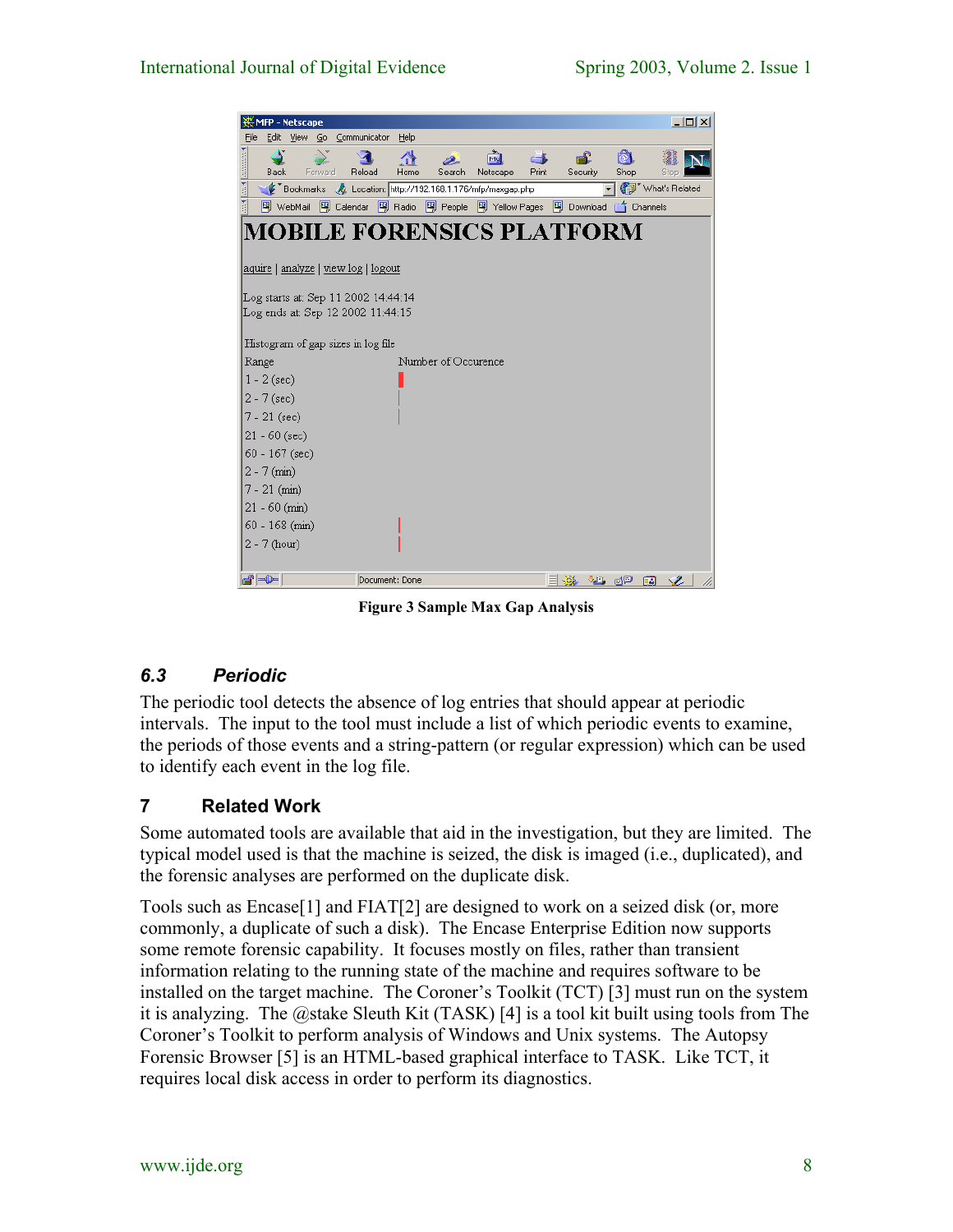#### **8 Current status/Future Plans**

Phase I was completed in January 2002. We demonstrated the feasibility of the concept, using discussions with various investigators as a "sanity check." We designed the plan for the full prototype. We created the structure and framework for the MFP and implemented selected components of it as a "proof of concept." These components include pieces of the user interface as well as analysis tools.

In the interim between Phase I and II, we have developed the initial demo MFP (presented at the Digital Forensics Research Workshop [6]).

In Phase II, which began on July 29, 2002, we will create a working prototype based on the work done in Phase I. We intend to work with investigators (as testers) to gather feedback and refine the MFP based on their comments. We will be adding new analysis tools and functionality (e.g., support for Windows event logs). Our goal is to work towards a Phase III, which ends with a dual-use, commercializable product.

#### **9 Conclusion**

Because expertise in forensic investigation is limited, it is vital to use investigators' time as efficiently as possible. Our new technology, the Mobile Forensic Platform, will help investigators work more efficiently by performing routine forensic tasks via a remote connection.

Our initial work has defined the basic structure of the MFP and the types of tasks it will perform. We created a flexible, extensible system, a forensic toolbox to which new tools can easily be added as the need arises. For the next phase of the project, we will create a fully functional prototype that can be used in the field and will incorporate feedback from testers.

#### **References**

[1] Encase, distributed by Guidance Software, http://www.guidancesoftware.com/html/forensic\_software.html

[2] Forensic Intrusion Analysis Tool (FIAT) was initially developed by MITRE and is being enhanced by the DoD Computer Forensics Lab (DCFL).

[3] The Coroner's Toolkit, created by Dan Farmer and Wietse Venema, http://www.porcupine.org/forensics/tct.html

[4] The @stake Sleuth Kit (TASK), http://www.atstake.com/research/tools/task/.

[5] The Autopsy Forensic Browser,

http://www.atstake.com/research/tools/autopsy/index.html

[6] Digital Forensics Research Workshop, Syracuse, NY, August 2002, http://www.dfrws.org/.